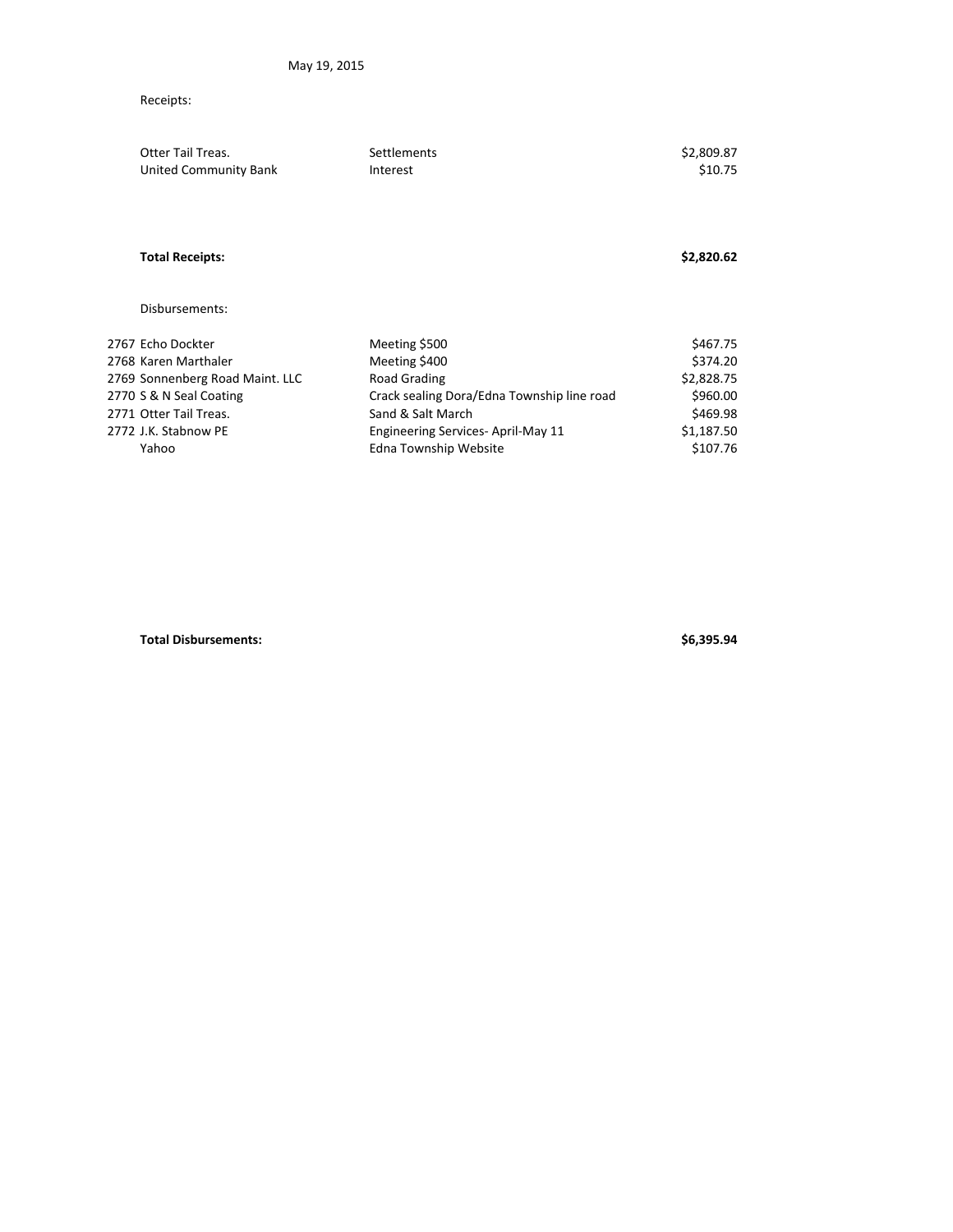|                                   | <b>TOWNSHIP OF EDNA</b><br><b>FINANCIAL REPORT</b><br>AS OF May 19, 2015 |               |                 |
|-----------------------------------|--------------------------------------------------------------------------|---------------|-----------------|
|                                   | <b>BUDGET</b>                                                            | <b>ACTUAL</b> | <b>VARIANCE</b> |
| <b>RECEIPTS:</b>                  |                                                                          |               |                 |
| <b>General Property Taxes</b>     |                                                                          | \$6,114.65    |                 |
| Special Assessments E. Paul Lk    |                                                                          | \$0.00        |                 |
| Special Assessment Wood Duck Loop |                                                                          | \$0.00        |                 |
| Special Assessment Bill's Beach   |                                                                          | \$0.00        |                 |
| <b>Government Aid</b>             |                                                                          | \$0.00        |                 |
| Ag Market Value Credits           |                                                                          | \$0.00        |                 |
| Gopher/Beaver Reimburs.           |                                                                          | \$0.00        |                 |
| <b>Filing Fees</b>                |                                                                          | \$4.00        |                 |
| Licenses & Permits                |                                                                          | \$0.00        |                 |
| <b>Interest Earnings</b>          |                                                                          | \$53.27       |                 |
| <b>Road Allotments</b>            |                                                                          | \$30,172.64   |                 |
| Road Sealing/Signs                |                                                                          | \$0.00        |                 |
| Reimburse. Of overpayment Taxes   |                                                                          | \$0.00        |                 |
| Check cancelled prev. years       |                                                                          | \$0.00        |                 |
| Class 5 Gravel reimburse.         |                                                                          | \$0.00        |                 |
| <b>TOTAL REVENUES</b>             | \$0.00                                                                   | \$36,344.56   |                 |
| <b>DISBURSEMENTS:</b>             |                                                                          |               |                 |
| <b>Ordinary</b>                   |                                                                          |               |                 |
| <b>Election Judges</b>            | \$400.00                                                                 | \$90.00       | \$310.00        |
| <b>Legal Services</b>             | \$300.00                                                                 | \$0.00        | \$300.00        |
| Rent                              | \$600.00                                                                 | \$1,200.00    | (5600.00)       |
| Newspaper Ads- Official Notice    | \$1,500.00                                                               | \$832.98      | \$667.02        |
| Personnel- Meeting Pay            | \$18,000.00                                                              | \$7,022.86    | \$10,977.14     |
| Gopher Feet/ Beaver Tail Pay      | \$1,000.00                                                               | \$0.00        | \$1,000.00      |
| Insurance                         | \$2,000.00                                                               | \$0.00        | \$2,000.00      |
| Donations-Hist. Soc/Library       | \$2,000.00                                                               | \$2,000.00    | \$0.00          |
| <b>Township Dues</b>              | \$800.00                                                                 | \$713.20      | \$86.80         |
| Loan Payments on Special          | \$0.00                                                                   | \$0.00        | \$0.00          |
| <b>TOTAL ORDINARY</b>             | \$26,600.00                                                              | \$11,859.04   | \$14,740.96     |
| FIRE CONTRACT                     | \$28,445.00                                                              | \$0.00        | \$28,445.00     |